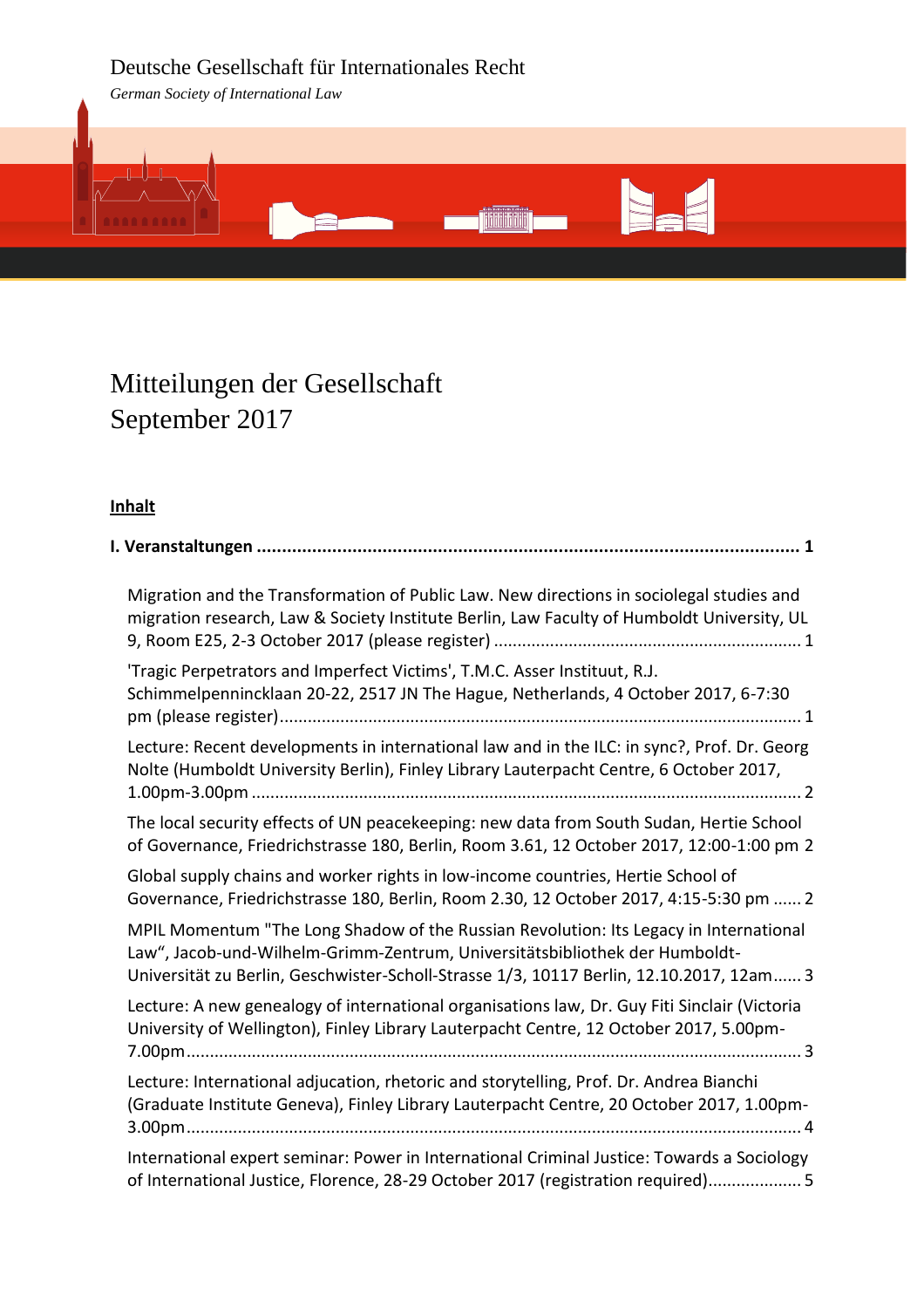| MPIL Momentum "The Politicization of Europe: Transnational Solidarity Conflicts and the<br>Changing Structure of Economic Governance in the EU", Jacob-und-Wilhelm-Grimm-<br>Zentrum, Universitätsbibliothek der Humboldt-Universität zu Berlin, Geschwister-Scholl- |
|----------------------------------------------------------------------------------------------------------------------------------------------------------------------------------------------------------------------------------------------------------------------|
| 23. Würzburger Europarechtstage: Investitionsschutz, Schiedsgerichtsbarkeit und<br>Rechtsstaat in der EU, Prof. Dr. Markus Ludwigs (Universität Würzburg), Universität<br>Würzburg, Alte Universität, 10.- 11. November 2017 (anmeldepflichtig) 6                    |
|                                                                                                                                                                                                                                                                      |
| Eine Stelle als Wissenschaftliche*r Mitarbeiter*in (100%), Universität Passau, Lehrstuhl für<br>Common Law, Prof. Dr. Jörg Fedtke (Bewerbungsfrist: 18. September 2017)  6                                                                                           |
| Director of International Centre for Counter-Terrorism (36 hours/week, fulltime),                                                                                                                                                                                    |
| Eine Stelle als wissenschaftliche*r Mitarbeiter*in (50%), Martin-Luther-Universität Halle-<br>Wittenberg, Lehrstuhl für Deutsches, Europäisches und Internationales Öffentlichen<br>Recht, Prof. Dr. Dirk Hanschel (Bewerbungsfrist: 30. September 2017)  9          |
| Eine Stelle als Wissenschaftliche*r Mitarbeiter*in (50%), Universität des Saarlandes,<br>Europa-Institut, Prof. Dr. Marc Bungenberg (Bewerbungsfrist: 30. September 2017)  11                                                                                        |
| Eine Stelle als wissenschaftliche*r Mitarbeiter*in (50%), Universität Konstanz, Lehrstuhl<br>für Öffentliches Recht, Europa- und Völkerrecht, Prof. Dr. Daniel Thym (Bewerbungsfrist:                                                                                |
|                                                                                                                                                                                                                                                                      |
| Role of Human Rights Research: Current Challenges and Future Opportunities, University<br>of Padova Human Rights Centre, 27-28 November 2017, Padova (Deadline: 21 September                                                                                         |
| The Asian Yearbook of Human Rights and Humanitarian Law, Vol II (2018) (deadline                                                                                                                                                                                     |
| IVR German Section's 2018: 'Hans Kelsen's Pure Theory of Law: Conceptions and<br>Misconceptions', University of Freiburg, 27-29 September 2018 (deadline abstract                                                                                                    |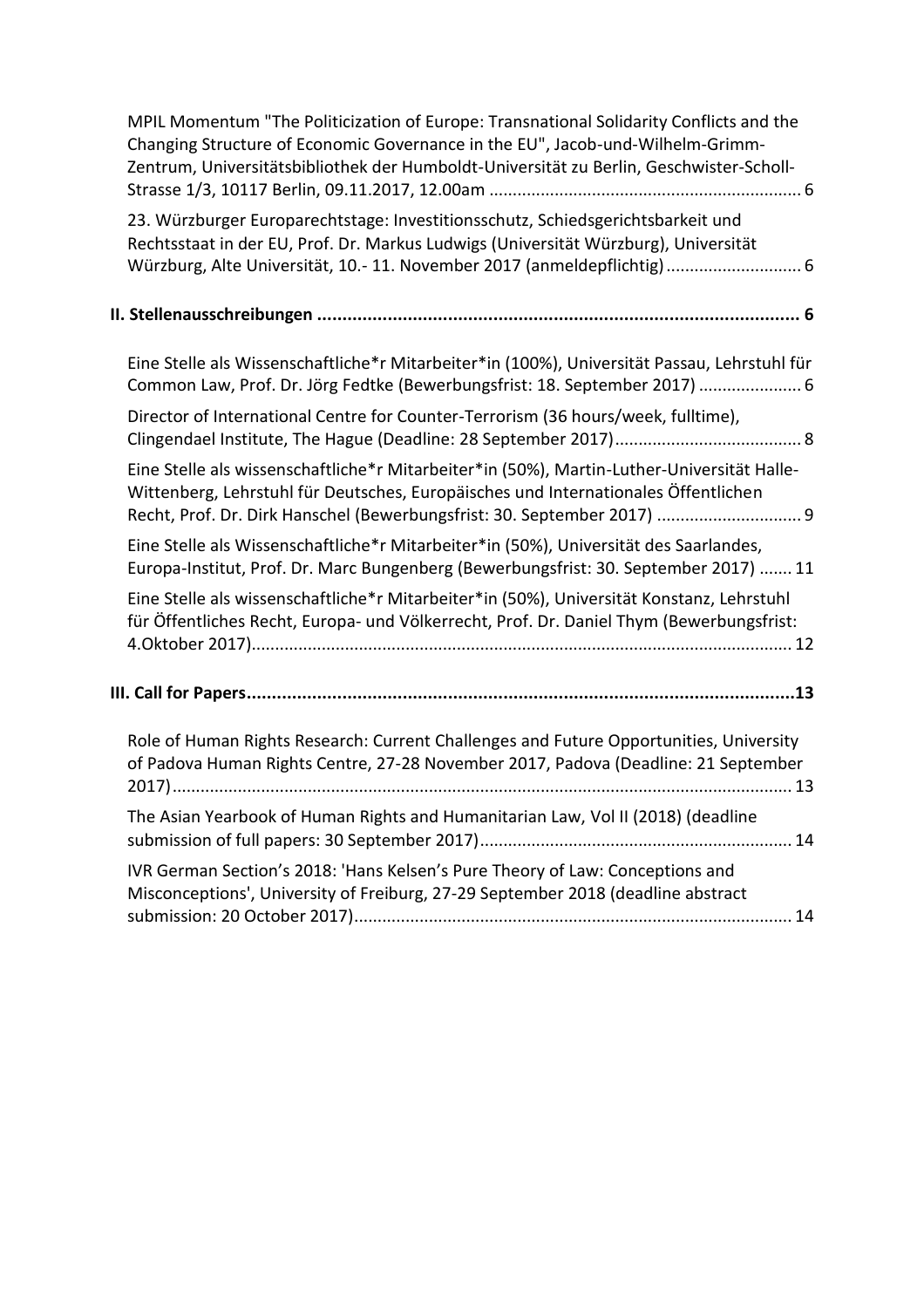#### <span id="page-2-0"></span>**I. Veranstaltungen**

## <span id="page-2-1"></span>**Migration and the Transformation of Public Law. New directions in sociolegal studies and migration research, Law & Society Institute Berlin, Law Faculty of Humboldt University, UL 9, Room E25, 2-3 October 2017 (please register)**

This workshop provides a forum for sociocultural anthropologists and sociolegal scholars to present their methodological choices, empirical findings and theoretical reflections on 'living' migration law. It thereby aims to initiate a comparative and interdisciplinary dialogue with public law scholarship on how to understand current dynamics in migration law and how to conceptually relate these to broader questions of the transformation of public law. It is carried out in the framework of the research project "Migration and the Transformation of German Administrative Law" as a collaborative venture of the LSI Berlin and the Max Planck Institute for Social Anthropology in Halle with funding from the Fritz Thyssen foundation.

#### **Registration**

Speakers are invited by the organizers; those interested in participating are kindly asked to contact the organisers at vetters@rewi.hu-berlin.de. The number of participants is limited.

Further information here: [https://www.rewi.hu-berlin.de/de/lf/oe/lsi/termine/migration](https://www.rewi.hu-berlin.de/de/lf/oe/lsi/termine/migration-and-the-transformation-of-public-law)[and-the-transformation-of-public-law](https://www.rewi.hu-berlin.de/de/lf/oe/lsi/termine/migration-and-the-transformation-of-public-law)

\*\*\*

## <span id="page-2-2"></span>**'Tragic Perpetrators and Imperfect Victims', T.M.C. Asser Instituut, R.J. Schimmelpennincklaan 20-22, 2517 JN The Hague, Netherlands, 4 October 2017, 6-7:30 pm (please register)**

Mark Drumbl is the Class of 1975 Alumni Professor at Washington & Lee University, School of Law, where he also serves as Director of the University's Transnational Law Institute. Mark Drumbl is known for his book Reimagining Child Soldiers in International Law and Policy (Oxford University Press, 2012). This book challenged much of conventional wisdom when it comes to preventing child soldiering, meaningfully reintegrating child soldiers, and engaging with former child solders as vibrant contributors to post-conflict reconciliation.

The Amsterdam Center for International Law (ACIL) and the T.M.C. Asser Instituut invited Professor Drumbl to lecture about the relationship between and roles of victims and perpetrators under the title of 'Tragic Perpetrators and Imperfect Victims'. In times of atrocity, victims may come to victimize others. How to speak of the pain they inflict? Where to address the hurt they cause? Drawing from examples of child soldiers and Kapos in the Nazi concentration camps, this presentation unwraps the victim-perpetrator as presented in multiple venues: criminal prosecutions, civil trials, communal courts, literature, and film. Insights abound for many contemporary justice institutions, including the International Criminal Court.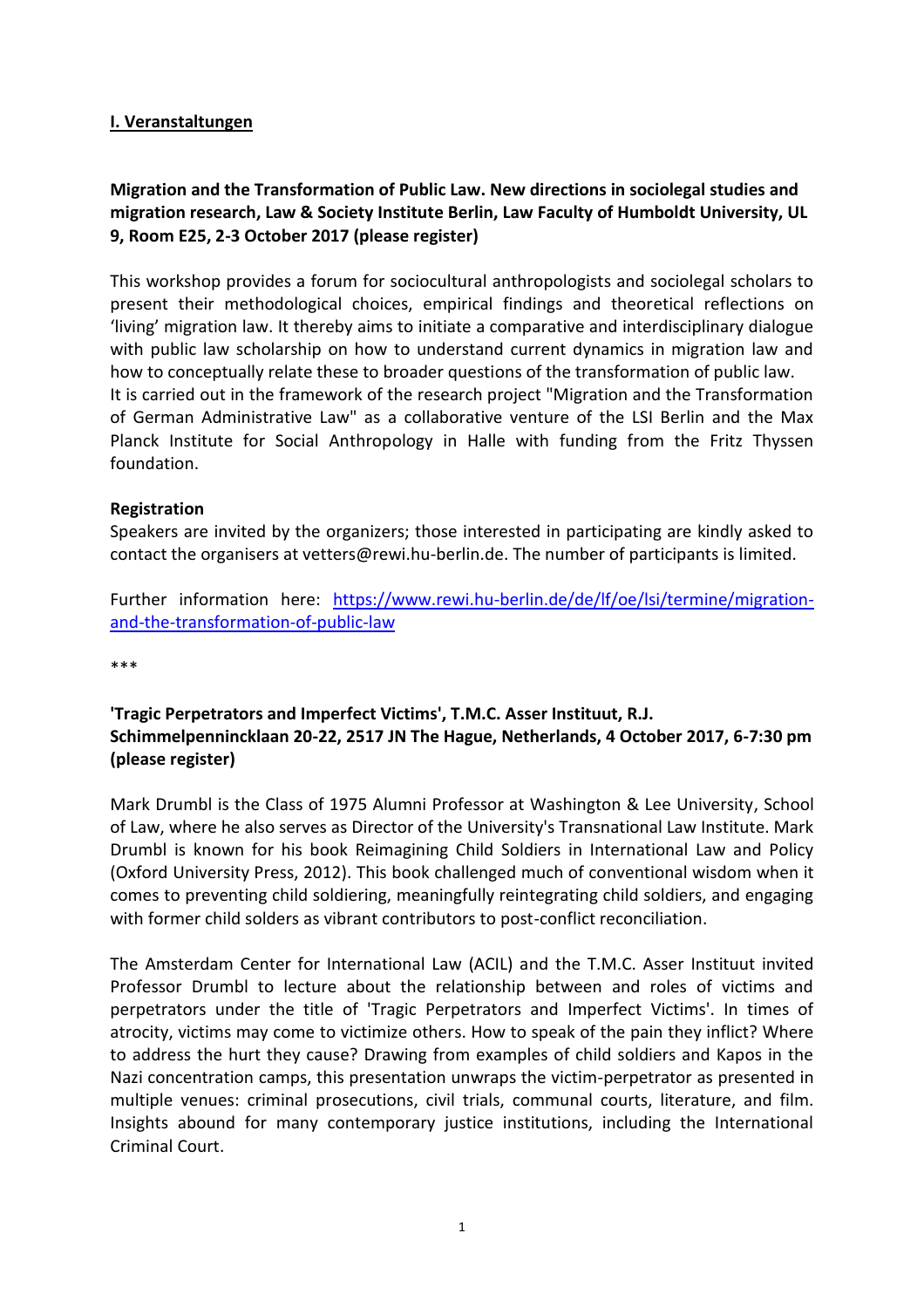Further information here:<http://www.asser.nl/education-events/events/?id=2987>

\*\*\*

## <span id="page-3-0"></span>**Lecture: Recent developments in international law and in the ILC: in sync?, Prof. Dr. Georg Nolte (Humboldt University Berlin), Finley Library Lauterpacht Centre, 6 October 2017, 1.00pm-3.00pm**

The work of the International Law Commission has sometimes been perceived as reflecting general trends in public international law. In recent years serious challenges have occurred for the development and the stability of international law. Going through some of the recent work of the Commission, Georg Nolte discusses whether such challenges have had a significant effect on its work.

**Georg Nolte** is Professor of International Law at Humboldt University Berlin and Co-Chair of the Berlin Potsdam Research Group "The International Rule of Law – Rise or Decline?". He is a Member of the International Law Commission of the United Nations (Chair in 2017) and an Associate Member of the *Institut de Droit International*. His recent publications include "The Charter of the United Nations: A Commentary", Oxford 2012, (co.-ed.); The Interpretation of International Law by Domestic Courts, Oxford 2016, (co-ed.) and Treaties and Subsequent Practice, Oxford 2013 (ed.).

More Information here: [http://www.lcil.cam.ac.uk/events/lcil-friday-lecture-recent](http://www.lcil.cam.ac.uk/events/lcil-friday-lecture-recent-developments-international-law-and-ilc-sync-professor-georg-nolte)[developments-international-law-and-ilc-sync-professor-georg-nolte](http://www.lcil.cam.ac.uk/events/lcil-friday-lecture-recent-developments-international-law-and-ilc-sync-professor-georg-nolte)

\*\*\*

## <span id="page-3-1"></span>**The local security effects of UN peacekeeping: new data from South Sudan, Hertie School of Governance, Friedrichstrasse 180, Berlin, Room 3.61, 12 October 2017, 12:00-1:00 pm**

A talk by Bernd Beber (WZB).

An initiative of the Political Economy Cluster at the Hertie School of Governance as part of the Samples and Sandwiches Research Lunch.

Prior registration is not required.

Further information here: [https://www.hertie-school.org/en/events/event-detail/event/the](https://www.hertie-school.org/en/events/event-detail/event/the-local-security-effects-of-un-peacekeeping-new-data-from-south-sudan/)[local-security-effects-of-un-peacekeeping-new-data-from-south-sudan/](https://www.hertie-school.org/en/events/event-detail/event/the-local-security-effects-of-un-peacekeeping-new-data-from-south-sudan/)

\*\*\*

## <span id="page-3-2"></span>**Global supply chains and worker rights in low-income countries, Hertie School of Governance, Friedrichstrasse 180, Berlin, Room 2.30, 12 October 2017, 4:15-5:30 pm**

A talk by Layna Mosley (UNC, Chapel Hill). An initiative of the Political Economy Cluster at the Hertie School of Governance.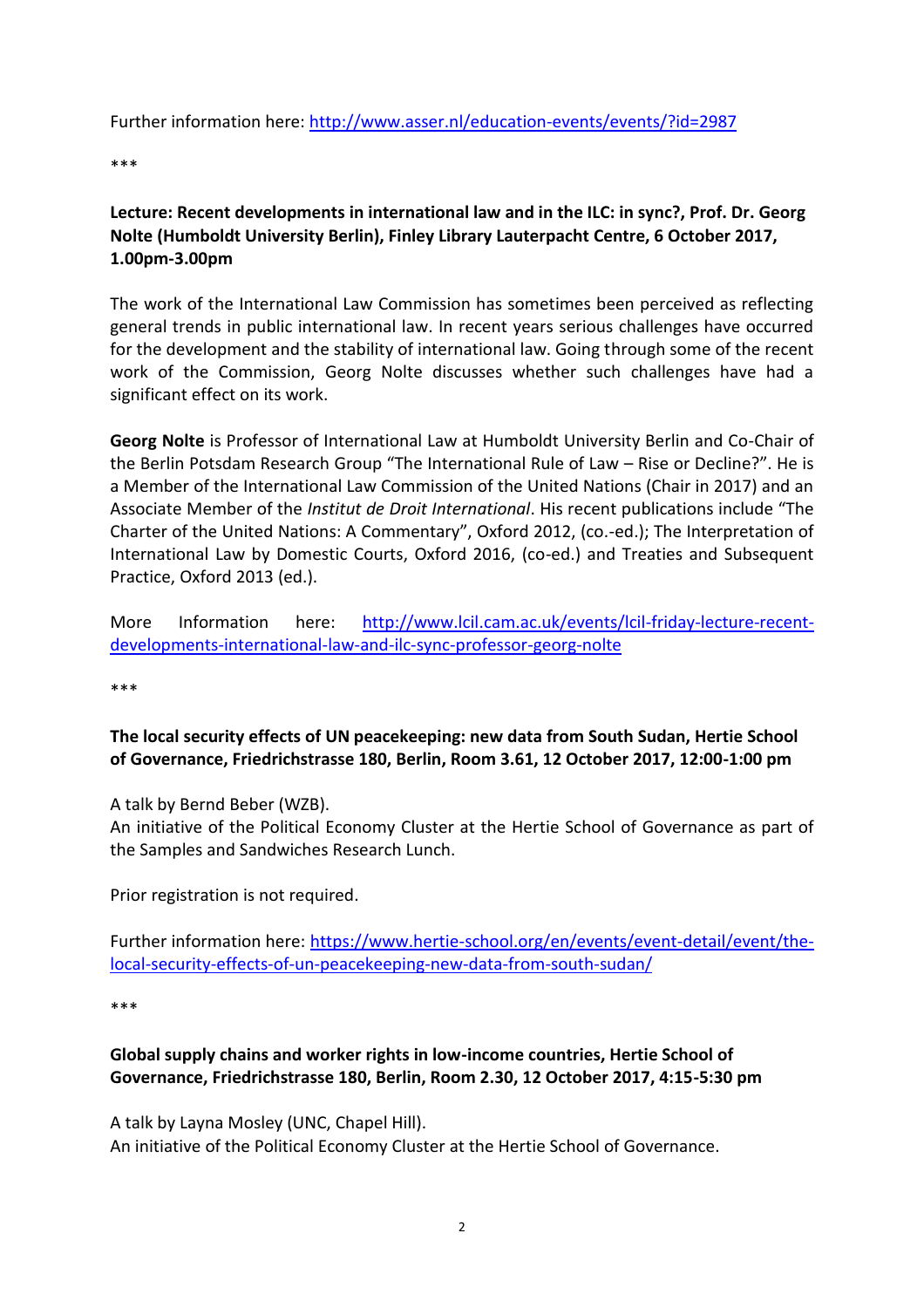Prior registration is not required.

Further information here: [https://www.hertie-school.org/en/events/event](https://www.hertie-school.org/en/events/event-detail/event/global-supply-chains-and-worker-rights-in-low-income-countries/)[detail/event/global-supply-chains-and-worker-rights-in-low-income-countries/](https://www.hertie-school.org/en/events/event-detail/event/global-supply-chains-and-worker-rights-in-low-income-countries/)

#### \*\*\*

## <span id="page-4-0"></span>**MPIL Momentum "The Long Shadow of the Russian Revolution: Its Legacy in International Law", Jacob-und-Wilhelm-Grimm-Zentrum, Universitätsbibliothek der Humboldt-Universität zu Berlin, Geschwister-Scholl-Strasse 1/3, 10117 Berlin, 12.10.2017, 12am**

MPIL Momentum "The Long Shadow of the Russian Revolution: Its Legacy in International Law"

For more information see [http://www.mpil.de/de/pub/aktuelles/veranstaltungen.cfm?calendar.Display&cat=3&iDispl](http://www.mpil.de/de/pub/aktuelles/veranstaltungen.cfm?calendar.Display&cat=3&iDisplayID=7&event_ID=391&date=09/11/2017) [ayID=7&event\\_ID=391&date=09/11/2017](http://www.mpil.de/de/pub/aktuelles/veranstaltungen.cfm?calendar.Display&cat=3&iDisplayID=7&event_ID=391&date=09/11/2017)

\*\*\*

## <span id="page-4-1"></span>**Lecture: A new genealogy of international organisations law, Dr. Guy Fiti Sinclair (Victoria University of Wellington), Finley Library Lauterpacht Centre, 12 October 2017, 5.00pm-7.00pm**

The lecture will examine the emergence and evolution of international organisations (IOs) law in the second half of the twentieth century. Standard historical narratives of that (sub)discipline remain strongly Eurocentric, tracing the beginnings of modern IOs to the 'move to institutions' at the end of World War I (with a nod toward the river commissions and public international unions of the nineteenth century), and attributing the construction of IOs law itself to a small group of European scholars in the decades following World War II. In contrast, this lecture will propose an alternative critical genealogy of IOs law as a postcolonial phenomenon. To Western jurists, decolonisation represented a threat to international peace and to the unity and universality of international law; IOs law promised to buttress the institutions that would midwife the birth of new states, tutor them into full maturity, and knit together an emerging world community.

Moreover, the elaboration of IOs law was also propelled to a significant (and thus far underacknowledged) extent by non-Western jurists who perceived the new multilateral system as cutting across the old imperial structure of international relations, thereby advancing anticolonial objectives, and saw the potential for IOs to serve as vehicles of decolonisation and postcolonial state-building. The lecture will examine the writings of both groups of jurists against the background of IO practice and a growing body of decisions of the International Court of Justice addressing aspects of IOs' functioning and powers, many arising out of circumstances of decolonisation. The lecture will conclude by reflecting on how the postcolonial history of IOs law helps to explain the current crisis of confidence in international institutions and anxieties about the future of multilateralism.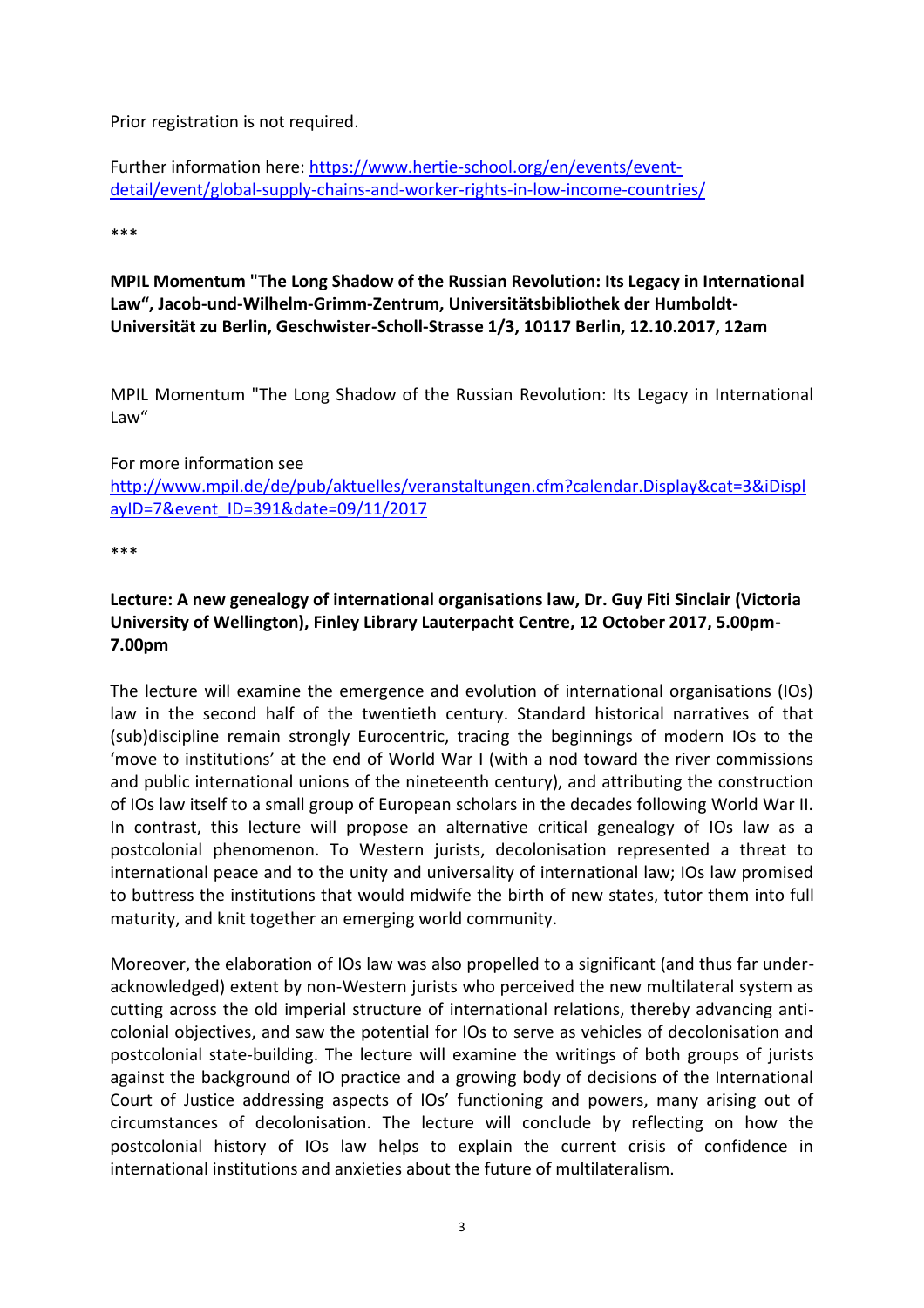Guy Fiti Sinclair joined the Law Faculty of Victoria University of Wellington in 2014. Prior to this he earned BA, LLB (Hons) and LLM (First Class Hons) degrees from the University of Auckland, and a JSD (Doctor of Juridical Science; PhD equivalent) from New York University. His scholarships and prizes include a Fulbright Graduate Award, the Gordon Watson Scholarship, the Spencer Mason Travelling Scholarship in Law, and the Fowlds Memorial Prize (awarded to the most distinguished Masters student in Law at the University of Auckland). Before undertaking his doctoral studies, Guy worked for over ten years as a corporate and commercial lawyer in a variety of private practice and in-house roles. In 2011, he completed an internship with the Legal Department of the World Bank in Washington, DC.

Guy's principal area of teaching and research is public international law, with a focus on the law of international organisations, the history and theory of international law, and law and global governance. His book, To Reform the World: The Legal Powers of International Organizations and the Making of Modern States, was published by Oxford University Press in 2017. In 2016, he was appointed Senior Fellow (Melbourne Law Masters) at Melbourne Law School, and in 2017 he was appointed External Scientific Fellow of the Max Planck Institute Luxembourg for International, European and Regulatory Procedural Law. He is an Associate Director of the New Zealand Centre for Public Law and the Associate Editor of the European Journal of International Law.

More Information here: [http://www.lcil.cam.ac.uk/events/new-genealogy-international](http://www.lcil.cam.ac.uk/events/new-genealogy-international-organisations-law-dr-guy-fiti-sinclair)[organisations-law-dr-guy-fiti-sinclair](http://www.lcil.cam.ac.uk/events/new-genealogy-international-organisations-law-dr-guy-fiti-sinclair)

\*\*\*

## <span id="page-5-0"></span>**Lecture: International adjucation, rhetoric and storytelling, Prof. Dr. Andrea Bianchi (Graduate Institute Geneva), Finley Library Lauterpacht Centre, 20 October 2017, 1.00pm-3.00pm**

Legal professionals involved in dispute settlement might greatly benefit from taking a look at literature and learning more about storytelling and rhetoric. These techniques can provide legal arguments with enhanced persuasive force. Unlike in literature, storytelling in law is almost exclusively used as a way of structuring legal arguments, of making them more convincing in order to persuade whatever audience the speaker may address. Likewise, rhetorical techniques can help procure the audience's adherence to the speaker's argumentation. A judgment (like any other piece of legal writing) will always aim at persuading the audience to which it is addressed. For any court or tribunal, it is a matter of authority, credibility and prestige. The more persuasive the judgment is, the more the authority of the judicial organ will be reinforced, and its credibility and prestige enhanced.

## **Further reading:**

Andrea Bianchi, 'International Adjudication, Rhetoric and Storytelling', *Journal of International Dispute Settlement* (forthcoming)[, https://doi.org/10.1093/jnlids/idx001](https://doi.org/10.1093/jnlids/idx001)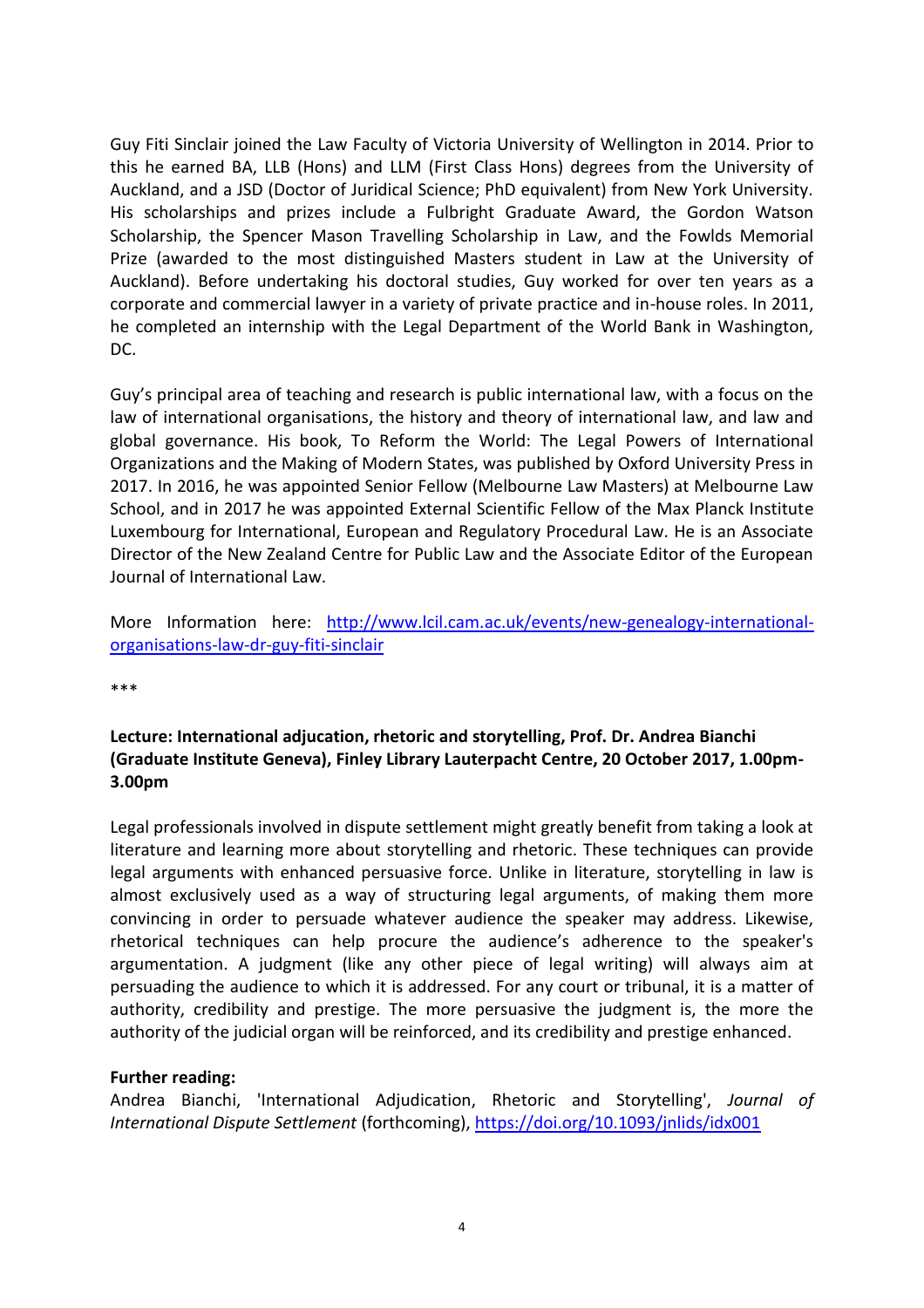**Andrea Bianchi** has been Full Professor of International Law at the Graduate Institute, Geneva since 2002. He is the author and/or editor of: *International Law Theories. An Inquiry Into Different Ways of Thinking* (OUP, 2016); *Interpretation in International Law* (co-edited with Dan Peat and Matt Windsor; OUP, 2015); *Transparency in International Law* (co-edited with Anne Peters; CUP, 2013); and of a trilogy of books on terrorism for Hart Publishing: *Enforcing International Law Norms against Terrorism* (2004); *Counterterrorism: Democracy's Challenge*, (co-edited with Alexis Keller) (2008); and *International Law and Terrorism* (coauthored with Yasmin Naqvi) (2011). He has also edited the following research collections: *Theory and Philosophy of International Law* (Edward Elgar 2017); and *Non-State Actors in International Law* (Ashgate, 2009).

More Information here: [http://www.lcil.cam.ac.uk/events/lcil-friday-lecture-international](http://www.lcil.cam.ac.uk/events/lcil-friday-lecture-international-adjudication-rhetoric-and-storytelling-professor-andrea-bia)[adjudication-rhetoric-and-storytelling-professor-andrea-bia](http://www.lcil.cam.ac.uk/events/lcil-friday-lecture-international-adjudication-rhetoric-and-storytelling-professor-andrea-bia)

\*\*\*

## <span id="page-6-0"></span>**International expert seminar: Power in International Criminal Justice: Towards a Sociology of International Justice, Florence, 28-29 October 2017 (registration required)**

The International Nuremberg Principles Academy co-organizes an international expert seminar on the 'Power in International Criminal Justice: Towards a Sociology of International Justice' in Florence on 28-29 October 2017, in co-operation with the Centre for International Law Research and Policy (CILRAP) and five other eminent partners from China, Europe, India and the United States.

This research project seeks to crystallise a new discipline of sociology of international criminal justice. Sociology of law has made indispensable contributions to our understanding of the administration of justice, law-making processes, and the relationship between law, justice and power in several domestic legal systems. Such knowledge-generation can increase acceptance of a legal system's role, expose its weaknesses, and drive improvement. A responsible discourse invites greater transparency that can, in turn, foster higher standards of integrity in international criminal jurisdictions, enhance quality in their recruitment, and increase institutional legitimacy. International criminal justice has come of age after more than two decades of comprehensive international practice. The field is now sufficiently mature – the institutions have had adequate time to grow into their mandates and roles – for scholars to forge a proper sub-discipline of sociology of international criminal justice where the behaviour of relevant institutions and other actors is analysed.

If you would like to attend, please send an e-mail message to registration@cilrap.org. You find the detailed project concept note and programme here: [https://www.nurembergacademy.org/events/detail/power-in-international-criminal-justice](https://www.nurembergacademy.org/events/detail/power-in-international-criminal-justice-towards-a-sociology-of-international-justice-77/)[towards-a-sociology-of-international-justice-77/](https://www.nurembergacademy.org/events/detail/power-in-international-criminal-justice-towards-a-sociology-of-international-justice-77/)

The conference takes place in the historic Salone Brunelleschi in one of the first orphanages (established in 1419).

\*\*\*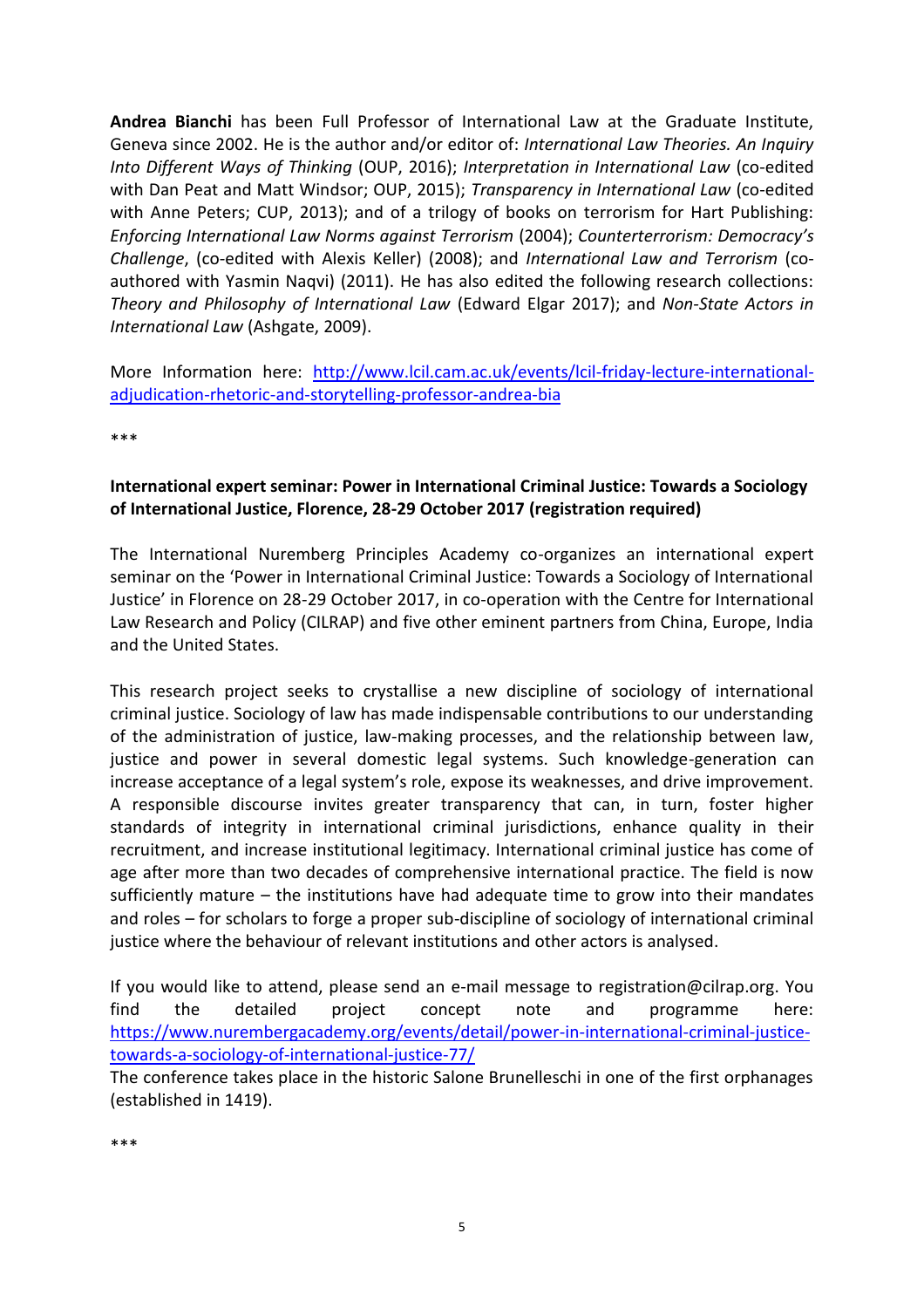<span id="page-7-0"></span>**MPIL Momentum "The Politicization of Europe: Transnational Solidarity Conflicts and the Changing Structure of Economic Governance in the EU", Jacob-und-Wilhelm-Grimm-Zentrum, Universitätsbibliothek der Humboldt-Universität zu Berlin, Geschwister-Scholl-Strasse 1/3, 10117 Berlin, 09.11.2017, 12.00am**

A talk with Mark Dawson, Anuscheh Farahat & Marius Hildebrand.

For more information see [http://www.mpil.de/de/pub/aktuelles/veranstaltungen.cfm?calendar.Display&cat=3&iDispl](http://www.mpil.de/de/pub/aktuelles/veranstaltungen.cfm?calendar.Display&cat=3&iDisplayID=7&event_ID=394&date=09/11/2017) [ayID=7&event\\_ID=394&date=09/11/2017.](http://www.mpil.de/de/pub/aktuelles/veranstaltungen.cfm?calendar.Display&cat=3&iDisplayID=7&event_ID=394&date=09/11/2017)

## <span id="page-7-1"></span>**23. Würzburger Europarechtstage: Investitionsschutz, Schiedsgerichtsbarkeit und Rechtsstaat in der EU, Prof. Dr. Markus Ludwigs (Universität Würzburg), Universität Würzburg, Alte Universität, 10.- 11. November 2017 (anmeldepflichtig)**

Investitionsschiedsgerichtsbarkeit ist ein rechtlich anspruchsvolles und politisch brisantes Thema. Das weltweit erste spezielle Abkommen zum Investitionsschutz zwischen Deutschland und Pakistan aus dem Jahr 1959 gilt als Beginn des modernen Investitionsschutzes. Später wurde vielfach die Möglichkeit von Schiedsverfahren zwischen ausländischen Investoren und ihren Empfangsstaaten (Investor State Dispute Settlement) vorgesehen sowie bei der Weltbank das International Centre for Settlement of Investment Disputes (ICSID) gegründet. Die Anzahl solcher Schiedsverfahren ist in den letzten Jahrzehnten sprunghaft gestiegen.

Während internationale Wirtschaftskanzleien dieses Feld der International Legal Services pflegen, weisen kritische Stimmen auf eine drohende Aushöhlung von Demokratie und Rechtsstaat u.a. durch den zentralen "Fair and Equitable Treatment"-Standard hin. Bei den Projekten TTIP und CETA wird daher gerade über die Investitionsschiedsgerichtsbarkeit sowie ein Investment Court System heftig gestritten. In Deutschland werden die Folgen des BVerfG-Urteils zum beschleunigten Atomausstieg für die Schiedsklage von Vattenfall vor dem ICSID kontrovers diskutiert. Schließlich ist die Investitionsschiedsgerichtsbarkeit auch im Europarecht, intern wie extern, Gegenstand intensiver Debatten. Erst jüngst hat sich der EuGH in seinem Singapur-Gutachten zur elementaren Kompetenzfrage beim Abschluss von Freihandelsabkommen positioniert.

Die 23. Würzburger Europarechtstage sollen der wissenschaftlich fundierten, offenen, ggf. auch kontroversen Erörterung der hochaktuellen Themenkomplexe dienen. Hierzu ist es gelungen, ausgewiesene Experten als Referentinnen und Referenten zu gewinnen.

[https://www.jura.uni-](https://www.jura.uni-wuerzburg.de/zentrum_fuer_europaeisches_und_internationales_recht_und_rechtssprachen/wuerzburger_europarechtstage/23_wuerzburger_europarechtstage_2017/startseite_europarechtstage/)

[wuerzburg.de/zentrum\\_fuer\\_europaeisches\\_und\\_internationales\\_recht\\_und\\_rechtssprache](https://www.jura.uni-wuerzburg.de/zentrum_fuer_europaeisches_und_internationales_recht_und_rechtssprachen/wuerzburger_europarechtstage/23_wuerzburger_europarechtstage_2017/startseite_europarechtstage/) [n/wuerzburger\\_europarechtstage/23\\_wuerzburger\\_europarechtstage\\_2017/startseite\\_euro](https://www.jura.uni-wuerzburg.de/zentrum_fuer_europaeisches_und_internationales_recht_und_rechtssprachen/wuerzburger_europarechtstage/23_wuerzburger_europarechtstage_2017/startseite_europarechtstage/) [parechtstage/](https://www.jura.uni-wuerzburg.de/zentrum_fuer_europaeisches_und_internationales_recht_und_rechtssprachen/wuerzburger_europarechtstage/23_wuerzburger_europarechtstage_2017/startseite_europarechtstage/)

## <span id="page-7-2"></span>**II. Stellenausschreibungen**

<span id="page-7-3"></span>**Eine Stelle als Wissenschaftliche\*r Mitarbeiter\*in (100%), Universität Passau, Lehrstuhl für Common Law, Prof. Dr. Jörg Fedtke (Bewerbungsfrist: 18. September 2017)**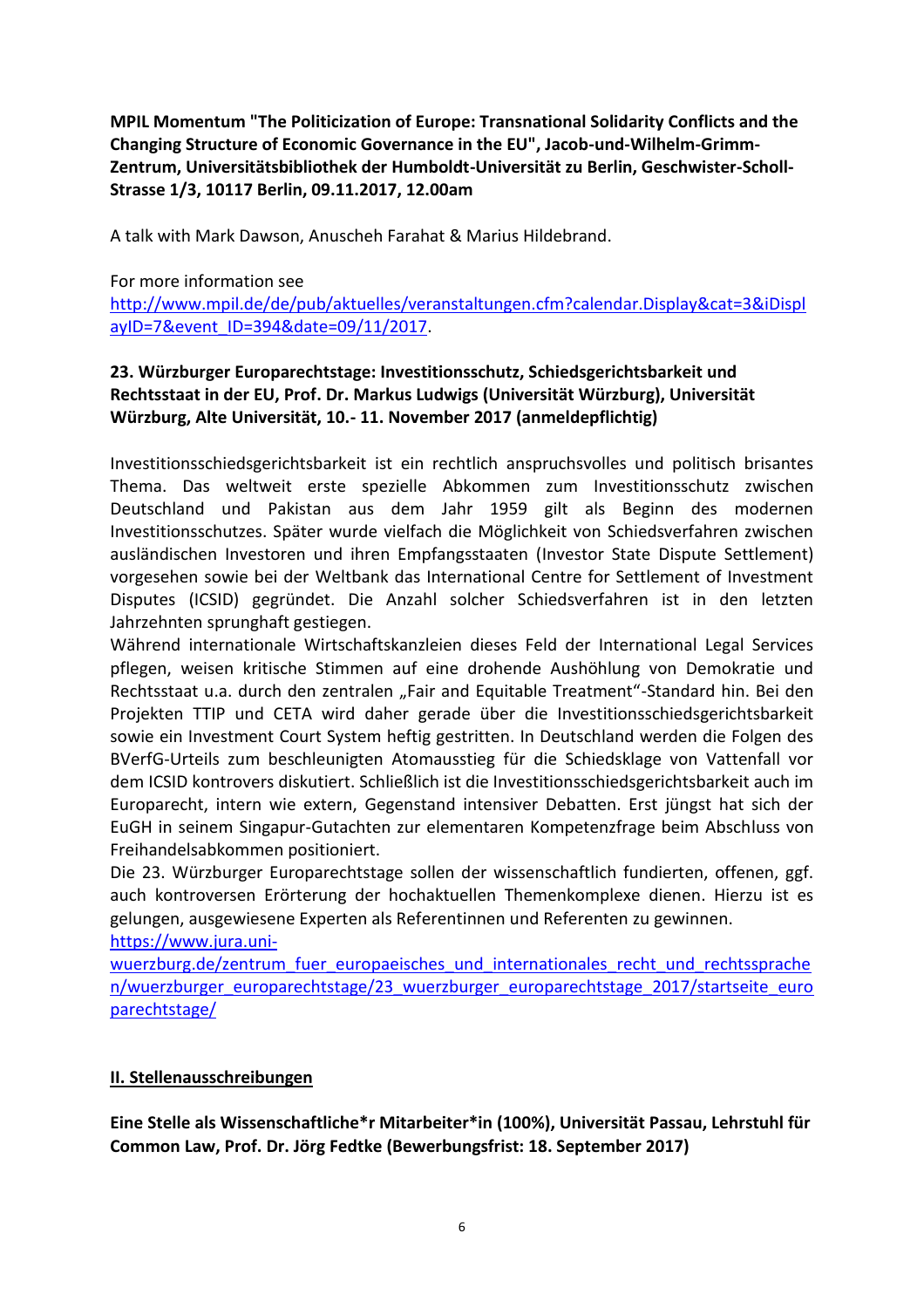An der Universität Passau ist am Lehrstuhl für Common Law (Professor Dr. Jörg Fedtke) zum frühestmöglichen Zeitpunkt die Stelle einer/eines Wissenschaftlichen Mitarbeiterin / Wissenschaftlichen Mitarbeiters ganztags befristet für die Dauer von einem Jahr mit der Möglichkeit zur Verlängerung zu besetzen.

#### **Ihre Aufgaben**

·Betreuung von Lehrveranstaltungen ·Mitwirkung an Forschungsprojekten

·Übernahme administrativer Aufgaben des Lehrstuhls

#### **Ihr Anforderungsprofil**

·Amerikanischer juristischer Abschluss JD (Juris Doctor) einer durch die ABA (Anwaltskammer der USA) anerkannten Hochschule

·Ausgeprägtes Interesse an vergleichender Methodik und ausländischem bzw. internationalem Recht

·Kenntnisse in deutschem Recht und der deutschen Sprache sind erwünscht, aber zum Zeitpunkt der Einstellung nicht zwingend erforderlich

·Selbstständiges Arbeiten wird vorausgesetzt

#### **Wir bieten Ihnen**

·Eingruppierung in Entgeltgruppe 13 TV-L, Stufenzuordnung je nach Qualifikation und Berufserfahrung

·Eine interessante, abwechslungsreiche und herausfordernde Tätigkeit im wissenschaftlichen Umfeld auf einem modernen, nur wenige Gehminuten von der historischen Altstadt entfernten und idyllisch am Inn gelegenen Universitätscampus

·Ein angenehmes Arbeitsklima in familienfreundlicher Umgebung

·Bei vorliegender Qualifikation und Eignung ist die Möglichkeit zur Promotion gegeben

Die Universität Passau hat sich zum Ziel gesetzt, ihren Frauenanteil zu erhöhen, und fordert Frauen nachdrücklich zur Bewerbung auf. Die Stelle ist für die Besetzung mit schwerbehinderten Menschen geeignet. Schwerbehinderte Bewerberinnen und Bewerber werden bei ansonsten im Wesentlichen gleicher Eignung, Befähigung und fachlicher Leistung bevorzugt eingestellt.

Für Rückfragen steht Ihnen Herr Professor Dr. Jörg Fedtke, E-Mail: joerg.fedtke@unipassau.de, Tel. +49 851-509-3470 zur Verfügung.

Ihre Bewerbung richten Sie bitte per E-Mail mit aussagekräftigen Unterlagen (insbesondere Schul- und Ausbildungszeugnisse, Arbeitszeugnisse) nur im PDF-Format als eine Datei bis 18. September 2017 an joerg.fedtke@uni-passau.de. Diese löschen wir spätestens sechs Monate nach Abschluss des Bewerbungsverfahrens.

Mehr Information hier: [http://www.uni-](http://www.uni-passau.de/fileadmin/dokumente/beschaeftigte/Stellenangebote/2017_09_WM_Prof_Fedtke.pdf)

[passau.de/fileadmin/dokumente/beschaeftigte/Stellenangebote/2017\\_09\\_WM\\_Prof\\_Fedtk](http://www.uni-passau.de/fileadmin/dokumente/beschaeftigte/Stellenangebote/2017_09_WM_Prof_Fedtke.pdf) [e.pdf](http://www.uni-passau.de/fileadmin/dokumente/beschaeftigte/Stellenangebote/2017_09_WM_Prof_Fedtke.pdf)

\*\*\*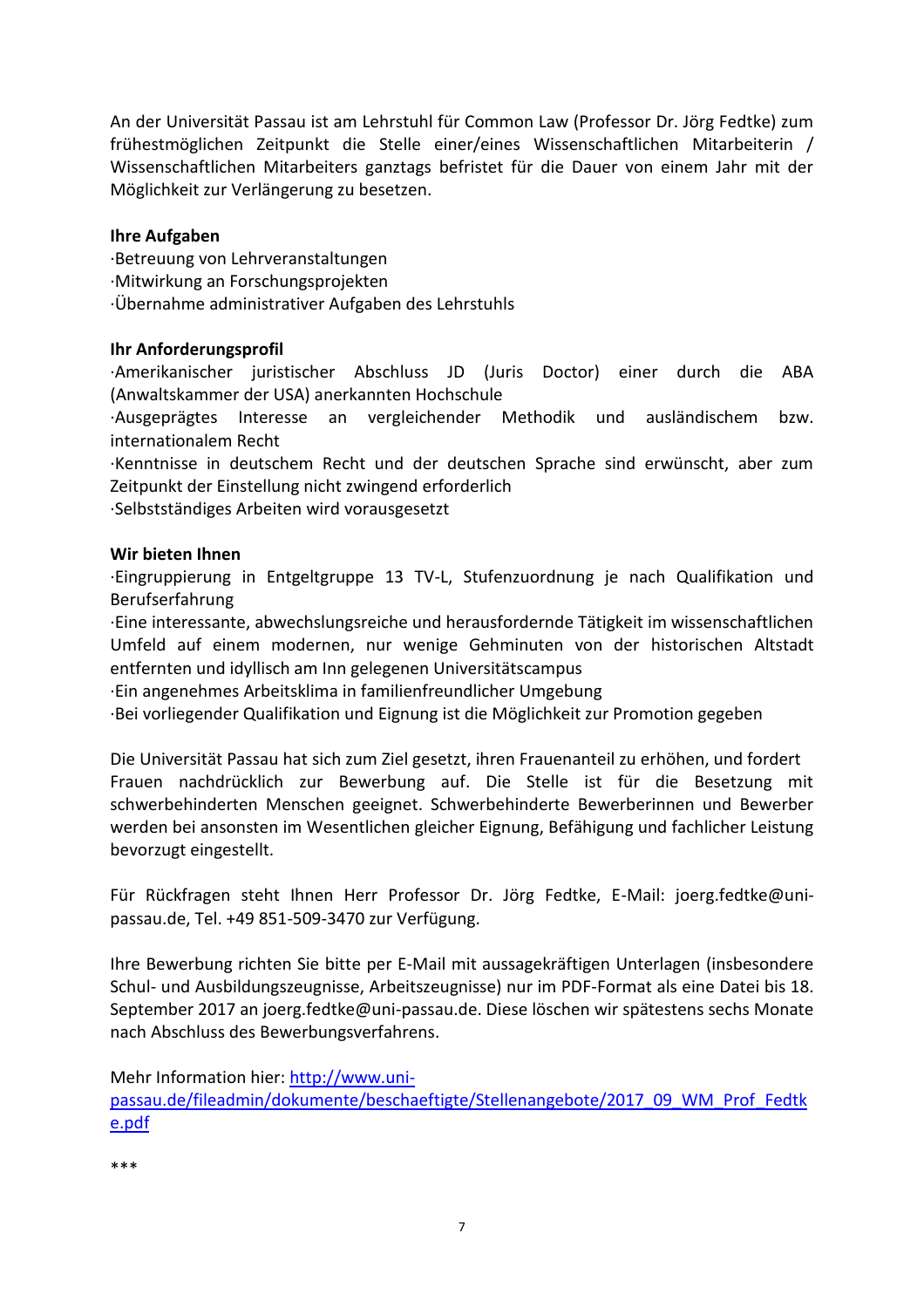## <span id="page-9-0"></span>**Director of International Centre for Counter-Terrorism (36 hours/week, fulltime), Clingendael Institute, The Hague (Deadline: 28 September 2017)**

#### **Background**

ICCT is a programme and a knowledge hub for and within the wider international counterterrorism network. We engage with a vast and diverse network of international and intergovernmental organisations (e.g. various UN agencies, the European Commission, the GCTF, the OSCE), government departments, NGOs, academic institutions, think tanks and civil society organisations from around the globe. ICCT provides a platform for productive collaboration, practical analysis, and exchange of experiences and expertise, with the ultimate aim of identifying and implementing evidence based practical, innovative and comprehensive responses to preventing and countering terrorism.

#### **Summary of the position**

The Director will report to the Board. ICCT is administratively embedded in the Clingendael Institute. The Director will mainly work with a dedicated team, including an operations manager, and three programme leaders (senior researchers) and can draw upon capacity from the three partner institutes and its network of external experts. The Director is responsible for the Centre's integral and strategic management. Together with the Board, the Director is responsible for defining and guiding the strategic direction of ICCT. ICCT focuses on three domains: current trends and threats, prevention of violent extremism, and responses to terrorism. Its activities consist of research, advocacy and public platform, implementation (including training), and monitoring and evaluation. The Director is responsible for the quality of these activities, and plays an active role in the public/expert platform role of ICCT. The Director has an extensive international network that can be used to initiate and broaden the international alliances and partnerships in order to strengthen the hub function of ICCT and its role in (acquiring and managing) projects.

The successful candidate has extensive knowledge of international counter-terrorism (CT), countering violent extremism (CVE), or human rights and rule of law aspects related to CT. The candidate is an expert in at least one of these fields.

#### **Tasks and responsibilities:**

- o Responsible for shaping and implementing the strategic agenda of ICCT and the integral management (together with its operations manager), in particular for:
	- Managing and supervising the team, and hiring of adequate staff;
	- Guaranteeing the quality of research, advocacy and public platform, implementation (including training);
	- Monitoring and evaluation activities of ICCT, and;
	- Running an efficient and cost covering organisation;
- $\circ$  Leading ICCT in its work with all its stakeholders by managing and building strong and effective partnerships with public- and private-sector stakeholders as well as academic research institutions;
- o Contributing to the Centre's research output (as a basis for credible leadership of professional researchers), and the generation of innovative knowledge;
- $\circ$  A lead role in acquisition and fundraising, in particular encouraging greater involvement of new funding for activities within the scope of ICCT;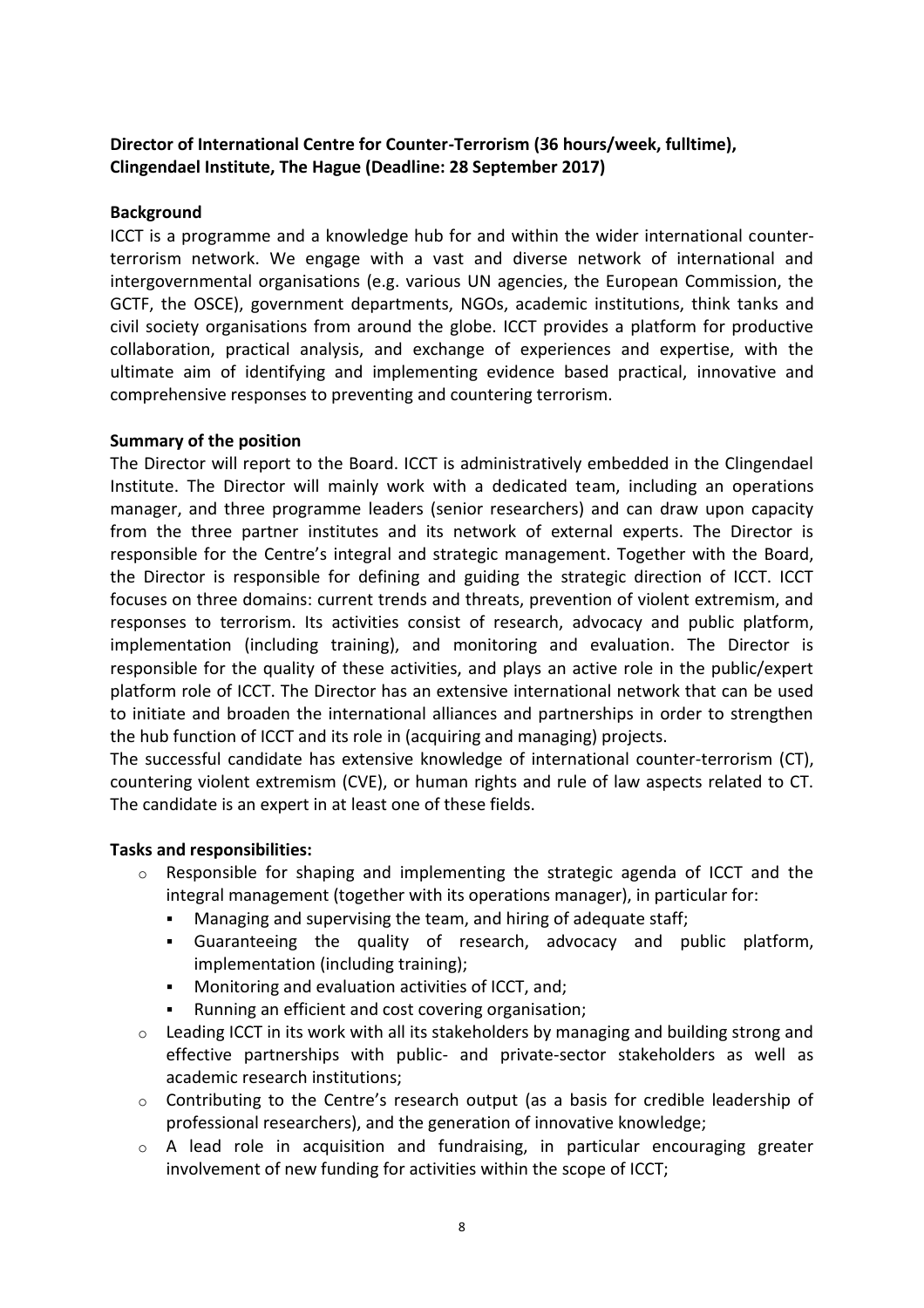- o Representing, or organising the representation of, ICCT in relevant forums for discussing topics within the thematic scope of ICCT;
- o Reporting to the Board, subsidy providers and clients.

## **Essential skills, qualifications and experience**

- o A recognized authority in the field of CT, CVE or human rights and rule of law aspects related to CT and CVE;
- $\circ$  A PhD in a relevant discipline is highly recommended, as is practical knowledge of CT and CVE based on extensive and proven knowledge gained in research, and/or in international governmental and nongovernmental organisations;
- o Professional experience in managing and coordinating large programmes, projects and/or joint initiatives, including fundraising and acquisition;
- $\circ$  Experience in building and managing partnerships and collaborations, preferably in research, advice and implementation of research;
- $\circ$  Ability to navigate and provide advice to complex organisational structures;
- o Networking capabilities and proven track record of networks in the CT/CVE domain;
- o Excellent skills in communication, public relations and relationship management along with a strong sense of diplomacy;
- $\circ$  Organizational skills, in particular the ability to work well under pressure, prioritize tasks and meet deadlines;
- o Poise and credibility to be an effective leader in a wide range of settings, but in particular leadership capacities and experience in supervision of personnel;
- o Strong sense of responsibility, initiative and self-motivation;
- o Unimpeachable personal and professional integrity;
- o Excellent written and spoken English.

## **Conditions:**

- o Period: until December 2020.
- o Location: The Hague, the Netherlands.
- o Willing and able to travel (frequently).
- $\circ$  This is a position for 36 hours per week.
- o Salary in line with requirements for this position (BBRA salary scale 14, EUR 4.415,23 – EUR 6.453,34 gross per month) based on relevant work experience.
- o 8% holiday pay and 8,3% end of year benefit

Further information about the position can be obtained from Mrs Monika Sie Dhian Ho, General Director, + 31 (0)70 3746 644. For more information concerning the procedure and the conditions you can contact Mrs Greetje Clymans, HR Advisor, +31 (0)70 3746 695. Interested candidates can send an application together with a curriculum vitae before 28 September 2017 to: Clingendael Institute, via email to hr@clingendael.nl. An assessment can be part of the selection procedure.

\*\*\*

<span id="page-10-0"></span>**Eine Stelle als wissenschaftliche\*r Mitarbeiter\*in (50%), Martin-Luther-Universität Halle-Wittenberg, Lehrstuhl für Deutsches, Europäisches und Internationales Öffentlichen Recht, Prof. Dr. Dirk Hanschel (Bewerbungsfrist: 30. September 2017)**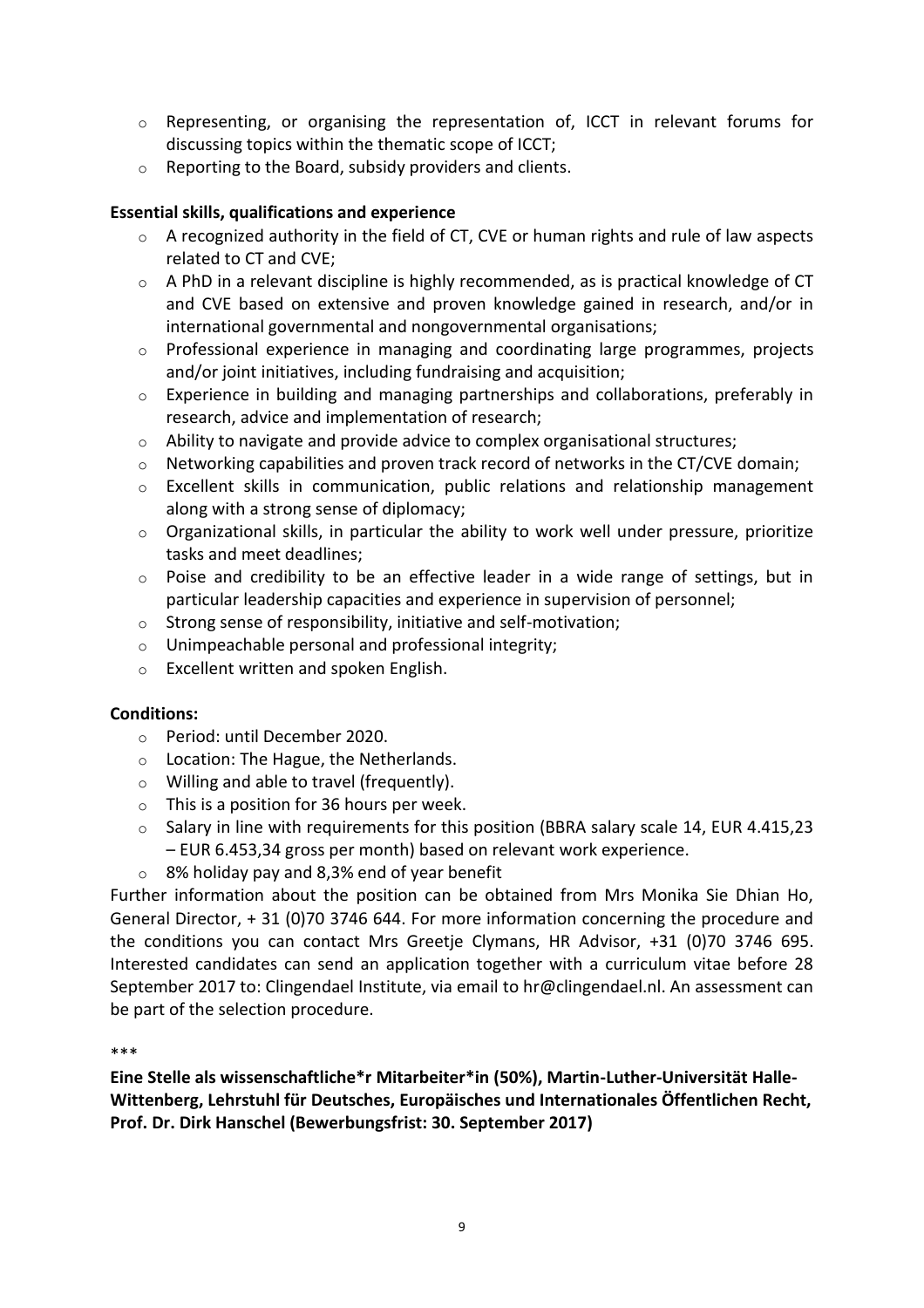An der Martin-Luther-Universität Halle-Wittenberg, Lehrstuhl für Deutsches, Europäisches und Internationales Öffentliches Recht, ist ab dem 1. November 2017 eine *auf drei Jahre befristete* Stelle als Wissenschaftliche/r Mitarbeiterin/Mitarbeiter zu besetzen.

Teilzeitbeschäftigung: je 50 %

Die Eingruppierung erfolgt je nach Aufgabenübertragung und Erfüllung der persönlichen Voraussetzungen bis zur Entgeltgruppe 13 TV-L.

#### Anforderungsprofil

Die Ausschreibung richtet sich an überdurchschnittliche Absolventinnen und Absolventen eines rechtswissenschaftlichen Studiums, vorzugsweise mit Schwerpunktsetzung im Bereich des öffentlichen Rechts, insbesondere des Völker- und Europarechts. Interesse an Fragestellungen aus dem Bereich der Menschenrechte, des (internationalen) Umweltrechts, des Rechts internationaler Organisationen und des vergleichenden Verfassungsrechts wird vorausgesetzt, ebenso wie die Freude an interdisziplinärer Arbeit. Die fließende Beherrschung der englischen Sprache wird erwartet, gute Kenntnisse mindestens einer weiteren Fremdsprache (insbesondere Französisch/Spanisch) mit entsprechenden Auslandsaufenthalten sind erwünscht. Universitäre Arbeitserfahrung ist von Vorteil. Besonderer Wert wird auf die Fähigkeit zur Teamarbeit gelegt.

#### Arbeitsaufgaben

Zu den Arbeitsaufgaben gehört zum einen die Mitwirkung an der Forschung des Lehrstuhls, etwa im Rahmen der Erstellung von Publikationen, der Durchführung wissenschaftlicher Tagungen oder der Ausarbeitung von Drittmittelanträgen. Zum anderen wird eine Mitarbeit mit Blick auf die vielfältigen Aufgaben in der Lehre im gesamten Bereich des deutschen öffentlichen Rechts erwartet. Zu den Arbeitsaufgaben gehören ebenso die Durchführung von vorlesungsbegleitenden Kolloquien gemäß LVVO LSA sowie die Übernahme von Korrekturleistungen und Klausuraufsichten.

## Gelegenheit zur Promotion ist gegeben.

Schwerbehinderte Bewerberinnen und Bewerber werden bei gleicher Eignung und Befähigung bevorzugt berücksichtigt. Frauen werden nachdrücklich aufgefordert, sich zu bewerben.

Nähere Auskünfte erhalten Sie von Prof. Dr. Dirk Hanschel, Tel.: 0345 55-23170 Email: dirk.hanschel@jura.uni-halle.de

Ihre Bewerbung richten Sie bitte unter Angabe der Reg.-Nr.: 3-7751/17-H mit den üblichen Unterlagen bis zum 30. September 2017 vorzugsweise per E-Mail direkt an dirk.hanschel@jura.uni-halle.de oder per Post an die Martin-Luther-Universität Halle-Wittenberg, Juristischer Bereich, Lehrstuhl für Deutsches, Europäisches und Internationales Öffentliches Recht, Herrn Prof. Dr. Hanschel, 06099 Halle (Saale). Auswahlgespräche werden voraussichtlich in der Woche ab dem 09. Oktober 2017 stattfinden.

Die Ausschreibung erfolgt unter Vorbehalt eventueller haushaltsrechtlicher Restriktionen. Bewerbungskosten werden von der Martin-Luther-Universität nicht erstattet.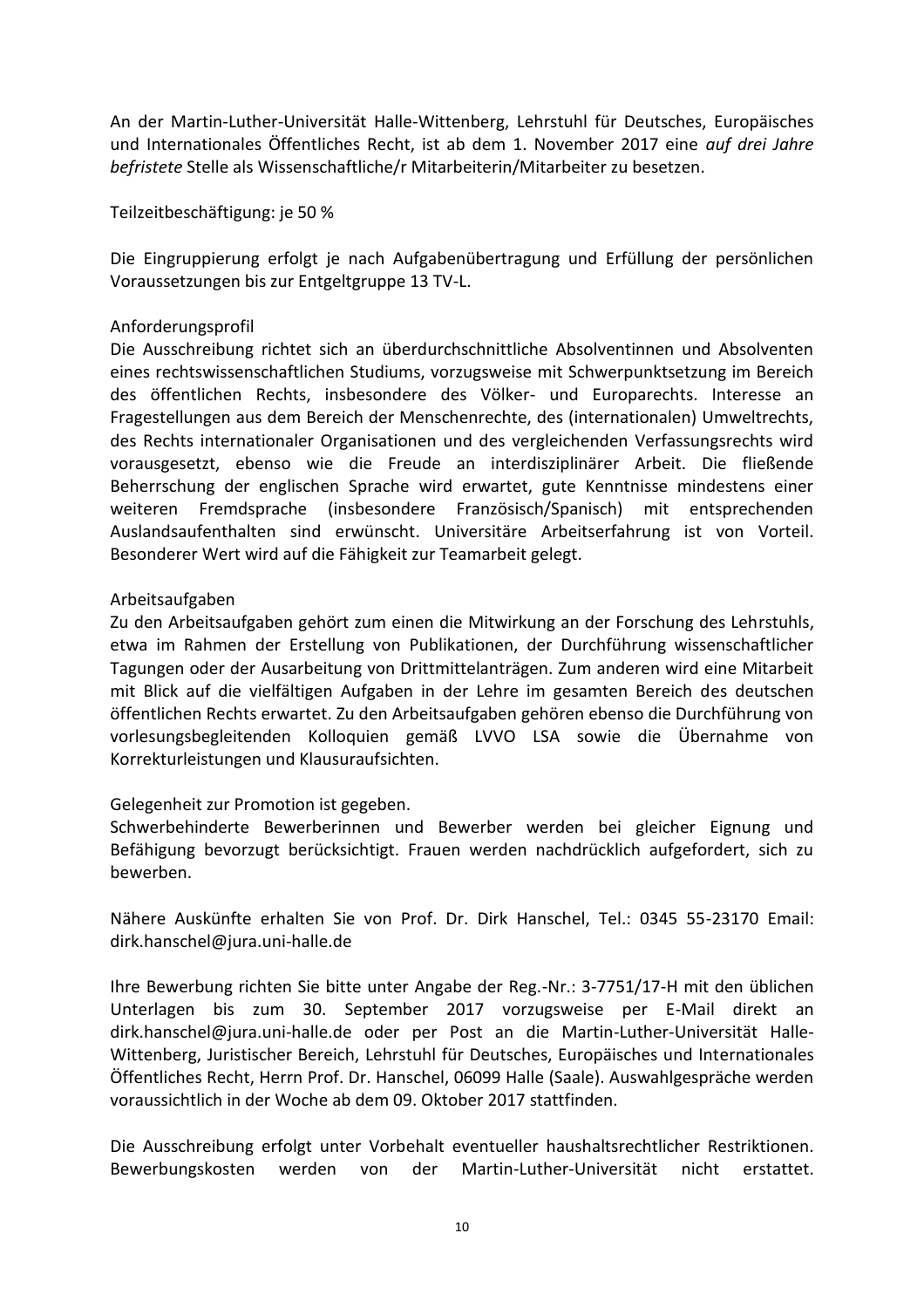Bewerbungsunterlagen werden nur zurückgesandt, wenn ein ausreichend frankierter Rückumschlag beigefügt wird.

Weitere Informationen hier: [http://www.verwaltung.uni](http://www.verwaltung.uni-halle.de/dezern3/Ausschr/17_1176.pdf)[halle.de/dezern3/Ausschr/17\\_1176.pdf](http://www.verwaltung.uni-halle.de/dezern3/Ausschr/17_1176.pdf)

\*\*\*

## <span id="page-12-0"></span>**Eine Stelle als Wissenschaftliche\*r Mitarbeiter\*in (50%), Universität des Saarlandes, Europa-Institut, Prof. Dr. Marc Bungenberg (Bewerbungsfrist: 30. September 2017)**

## **Aufgaben:**

Für unsere institutseigene Zeitschrift "ZEuS" (Zeitschrift für Europarechtliche Studien) suchen wir eine/n Schriftleiter/in. Schwerpunktmäßig sind Sie in den Arbeitsbereichen Europarecht und Völkerrecht tätig. Sie betreuen unsere Zeitschrift in eigener Verantwortung. Zu Ihren wesentlichen Aufgaben zählen:

-überwiegend die Mitarbeit bei der Erstellung und Überprüfung von wissenschaftlichen Publikationen im Bereich des Europarechts und des Völkerrechts,

-inhaltliche Überprüfung und redaktionelle Bearbeitung der eingereichten Manuskripte.

In geringem Umfang gehören folgende Tätigkeiten zu Ihrem Aufgabengebiet:

-Begleitung der fertigen Manuskripte von der Druckreife bis zur Veröffentlichung,

-Marktanalyse und Beobachtung der Rechtsentwicklung,

-Entwicklung neuer Projekte und Betreuung von Autoren,

-Enge Zusammenarbeit mit dem Verlag,

-Vorbereitung und Leitung von Herausgebersitzungen,

-Zusammenarbeit mit dem Review-Board.

Ein entsprechendes Promotionsvorhaben im Europa- oder Völkerrecht wird gerne gefördert.

#### **Einstellungsvoraussetzungen:**

-Ein mit mindestens der ersten Prüfung abgeschlossenes rechtswissenschaftliches Hochschulstudium (Dipl.-Jur. oder Ass.) ist zwingend.

-Bewerber\*innen mit ausgezeichneten Englischkenntnissen sowie einer überdurchschnittlichen Note in der ersten (und/oder) zweiten Staatsprüfung werden bevorzugt.

-Sie haben fundierte Kenntnisse im institutionellen und materiellen Europarecht sowie im Völkerrecht.

-Erste Erfahrung mit Publikationen sind von Vorteil.

-Französischkenntnisse sind gern gesehen.

#### **Anstellungsverhältnisse und Bewerbung:**

Das Beschäftigungsverhältnis wird sich nach dem TV-L richten.

Die Universität des Saarlandes strebt nach Maßgabe ihres Gleichstellungsplanes eine Erhöhung des Anteils an Frauen in diesem Aufgabenbereich an. Sie fordert daher Frauen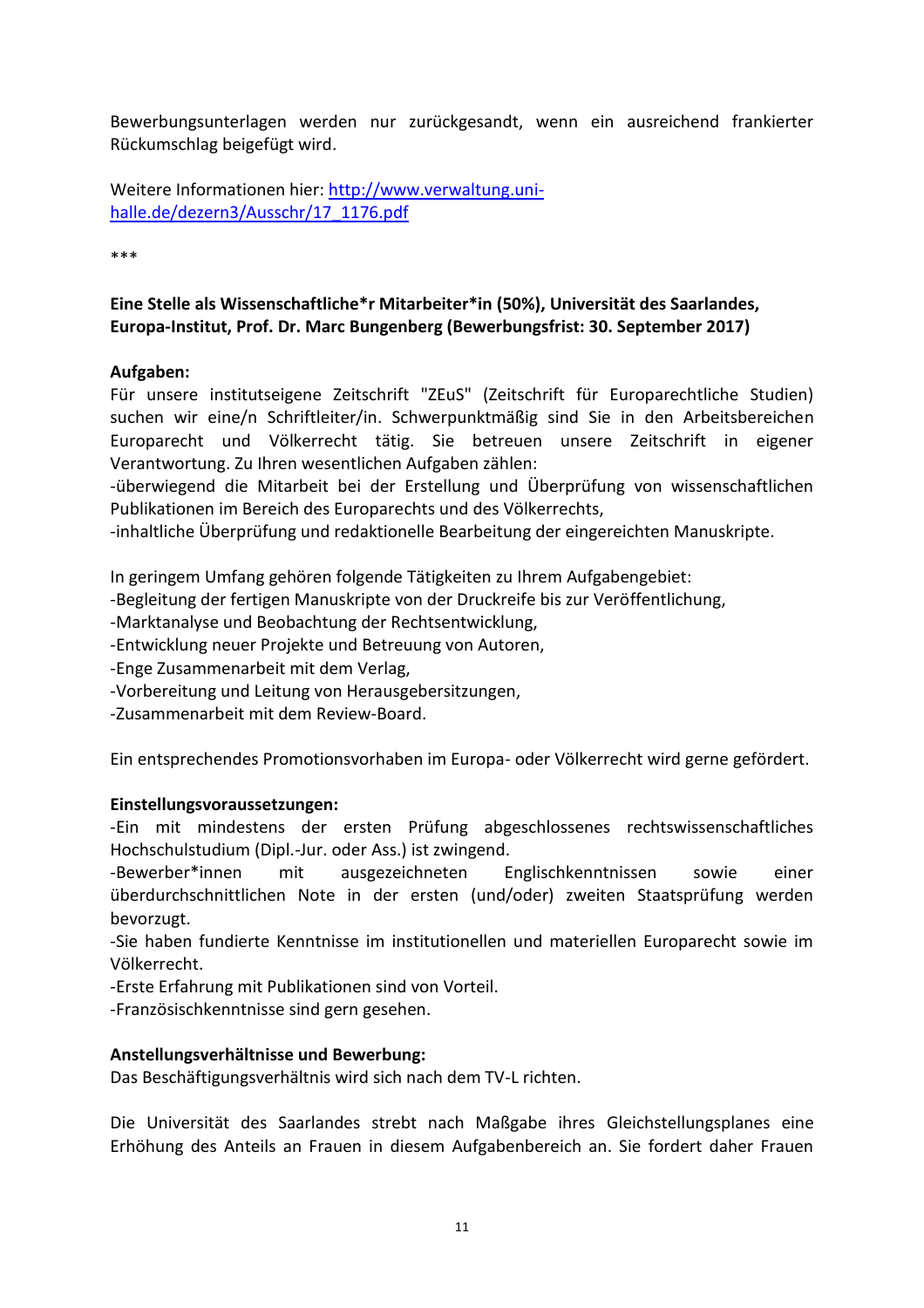nachdrücklich auf, sich zu bewerben. Schwerbehinderte werden bei gleicher Eignung bevorzugt berücksichtigt.

Schriftliche Bewerbungen werden bis 30.09.2017 unter Angabe der Kennziffer W1246 erbeten an: *Universität des Saarlandes Europa-Institut –Sektion Rechtswissenschaften Geschäftsführung Campus/Gebäude B2.1 66123 Saarbrücken*

Bewerbungsunterlagen werden nicht zurückgesandt, bitte reichen Sie nur Kopien ein und verzichten Sie auf Hefter o.Ä.

Mehr Informationen hier: [http://www.uni](http://www.uni-saarland.de/fileadmin/user_upload/Campus/Service/Stellenausschreibung/Wissenschaftliches_Personal/W1246.pdf)[saarland.de/fileadmin/user\\_upload/Campus/Service/Stellenausschreibung/Wissenschaftlich](http://www.uni-saarland.de/fileadmin/user_upload/Campus/Service/Stellenausschreibung/Wissenschaftliches_Personal/W1246.pdf) [es\\_Personal/W1246.pdf](http://www.uni-saarland.de/fileadmin/user_upload/Campus/Service/Stellenausschreibung/Wissenschaftliches_Personal/W1246.pdf)

\*\*\*

## <span id="page-13-0"></span>**Eine Stelle als wissenschaftliche\*r Mitarbeiter\*in (50%), Universität Konstanz, Lehrstuhl für Öffentliches Recht, Europa- und Völkerrecht, Prof. Dr. Daniel Thym (Bewerbungsfrist: 4.Oktober 2017)**

Die Universität Konstanz wird seit 2007 im Rahmen der Exzellenzinitiative des Bundes und der Länder mit ihrem "Zukunftskonzept zum Ausbau universitärer Spitzenforschung" gefördert.

Am Lehrstuhl für Öffentliches Recht, Europa- und Völkerrecht ist **ab dem 1. November 2017** die Stelle einer/eines

**Akademischen Mitarbeiterin / Akademischen Mitarbeiters Entgeltgruppe 13 TV-L / 50%)** zunächst befristet für die Dauer von 3 Jahren zu besetzen. Die Stelle dient zugleich der Anfertigung einer Promotion.

Der Tätigkeitsschwerpunkt liegt im Europarecht und/oder dem Migrationsrecht. Bewerber/innen sollten das Erste juristische Staatsexamen möglichst mit der Note vollbefriedigend bestanden haben, englische Sprachkenntnisse besitzen und ein belegtes Interesse an den Forschungsschwerpunkten des Lehrstuhls mitbringen.

Die Universität bemüht sich um die Beseitigung von Nachteilen, die für Wissenschaftlerinnen im Bereich der Hochschule bestehen. Sie strebt eine Erhöhung des Anteils von Frauen in Forschung und Lehre an.

Die Universität Konstanz setzt sich besonders für die Vereinbarkeit von Familie und Erwerbsleben ein.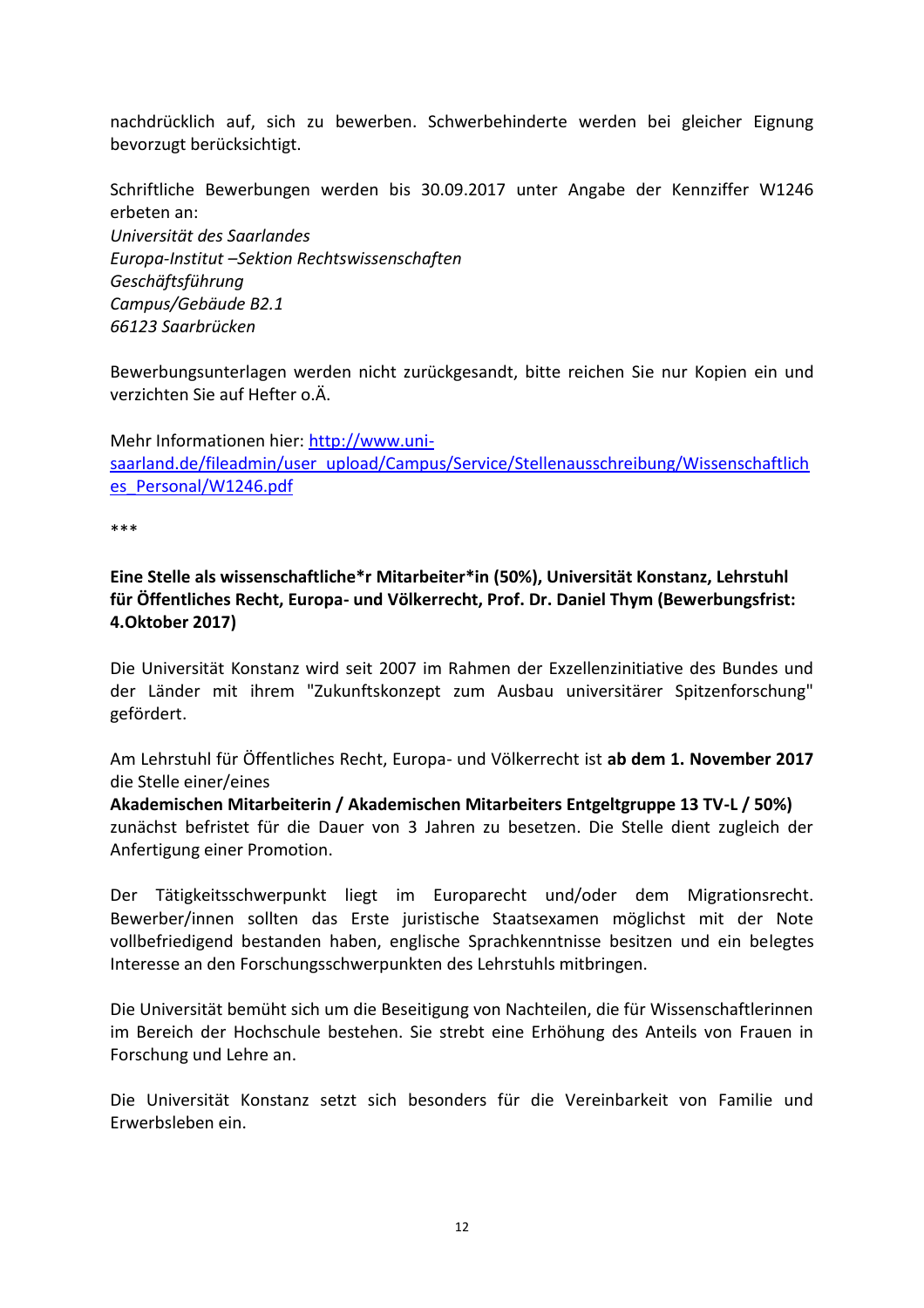Die Universität Konstanz bietet ein Dual Career Programm an. Informationen erhalten Sie unter:<http://www.uni-konstanz.de/dcc> .

Menschen mit einer Schwerbehinderung werden bei entsprechender Eignung vorrangig einge-stellt (Tel. Nr. der Schwerbehindertenvertretung: +49 (0) 7531 / 88-4016).

Nähere Auskünfte erteilt Ihnen Herr Prof. Dr. Thym, Tel.: +49 (0) 7531/88-2247.

Ihre Bewerbung mit den üblichen Unterlagen senden Sie bitte **unter Angabe der Kennziffer 2017/153** bis zum **4. Oktober 2017** an die Universität Konstanz, Lehrstuhl Prof. Dr. Daniel Thym, Fachbereich Rechtswissenschaft, Universitätsstraße 10, 78464 Konstanz.

Weitere Informationen hier: [https://www.uni](https://www.uni-konstanz.de/stellenangebote/stellenauswahl.php/stellenauswahl.php?seite=2017/153&id=1)[konstanz.de/stellenangebote/stellenauswahl.php/stellenauswahl.php?seite=2017/153&id=1](https://www.uni-konstanz.de/stellenangebote/stellenauswahl.php/stellenauswahl.php?seite=2017/153&id=1)

#### <span id="page-14-0"></span>**III. Call for Papers**

<span id="page-14-1"></span>**Role of Human Rights Research: Current Challenges and Future Opportunities, University of Padova Human Rights Centre, 27-28 November 2017, Padova (Deadline: 21 September 2017)**

*International Conference, November 27-28 2017, Padova, Italy.*

*The University of Padova Human Rights Centre, in the framework of the activities of the International Joint Ph.D. Programme 'Human Rights, Society, and Multi-level Governance', organises an International Conference on the 'Role of Human Rights Research: Current Challenges and Future Opportunities'. The Conference will take place on 27th and 28th November 2017.*

*The event aims primarily at delving into the various facets of the broader debate on the potential and limits of current and future human rights research from different disciplinary perspectives, and at providing an original contribution to discuss and improve the policy- and action-oriented effectiveness of human rights research.*

*A call for papers is open until 21 September 2017 to human rights scholars and researchers as well as to Ph.D candidates.*

*The Conference is organised in collaboration with: UNESCO Chair 'Human Rights Democracy and Peace', University of Padova; Human Rights Consortium, University of London; School of Global Studies, University of Gothenburg; European Training Centre for Human Rights and Democracy and UNESCO Chair in Human Rights and Human Security, University of Graz; UNESCO Chair 'Woman and her rights', Ibn -Tofail University, Kenitra; and Institut des Droits de l'Homme, Lyon Catholic University. Each of these institutes cooperate in the organisation and management of one of the conference's research panels.*

*All the information about the call for papers, the themes of the research panels and the conference organisation are available at:*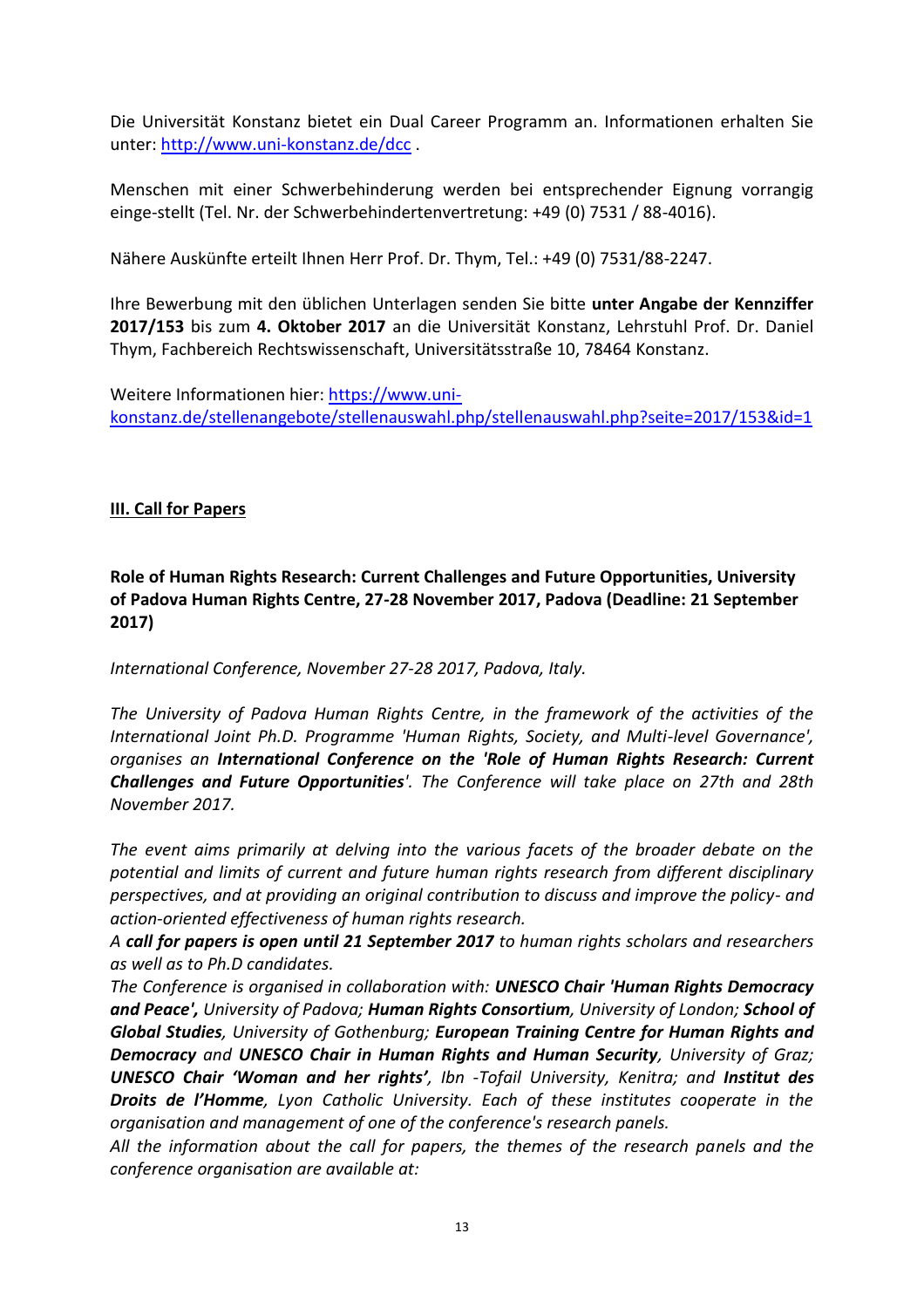#### *<http://bit.ly/HRResearchConference2017>*

*The new issue of Peace Human Rights Governance (PHRG) is out: <http://phrg.padovauniversitypress.it/issue/1/2>*

\*\*\*

## <span id="page-15-0"></span>**The Asian Yearbook of Human Rights and Humanitarian Law, Vol II (2018) (deadline submission of full papers: 30 September 2017)**

The editors of the Asian Yearbook of Human Rights and Humanitarian Law (AYBHRHL) and Brill-Nijhoff Publishers invite submissions for Volume II of the Yearbook.

#### **General Articles**

The Yearbook is especially interested in general submissions on a wide variety of human rights and humanitarian issues including those focusing on contemporary socio-economic, legal and political developments impacting upon human rights and humanitarian law within Asia and globally. The Yearbook would also welcome submissions based on theoretical perspectives on human rights and humanitarian law with specific relevance to Asia.

Submissions should be between 8,000-10,000 words and should be referenced in the OSCOLA format.

#### **State Practice and Recent Developments**

The Yearbook also features a section on State Practices and Recent Developments with submissions being accepted on a wide range of recent developments within Asia and in the field of human rights and humanitarian law.

Submissions should be between 3,000-5,000 words and should be referenced in the OSCOLA format.

## **Book Reviews and Extended Review Articles**

Each volume aims to review books on human rights and humanitarian law, relevant to the Asian region on an individual and comparative basis.

#### **Instructions for Submission**

Contacts:

General Articles: Professor Javaid Rehman, Javaid.Rehman@Brunel.ac.uk or Dr Meryl Dickinson, mdickinson@brookes.ac.uk

State Practice and Recent Developments: Dr Ayesha Shahid, (ab9520@coventry.ac.uk)

Book Reviews and Extended Review Articles: Dr Annapurna Waughray, a.waughray@mmu.ac.uk

Deadline for submission of full papers: 30 September 2017.

Further information here:<http://www.esil-sedi.eu/node/1000>

\*\*\*

## <span id="page-15-1"></span>**IVR German Section's 2018: 'Hans Kelsen's Pure Theory of Law: Conceptions and Misconceptions', University of Freiburg, 27-29 September 2018 (deadline abstract submission: 20 October 2017)**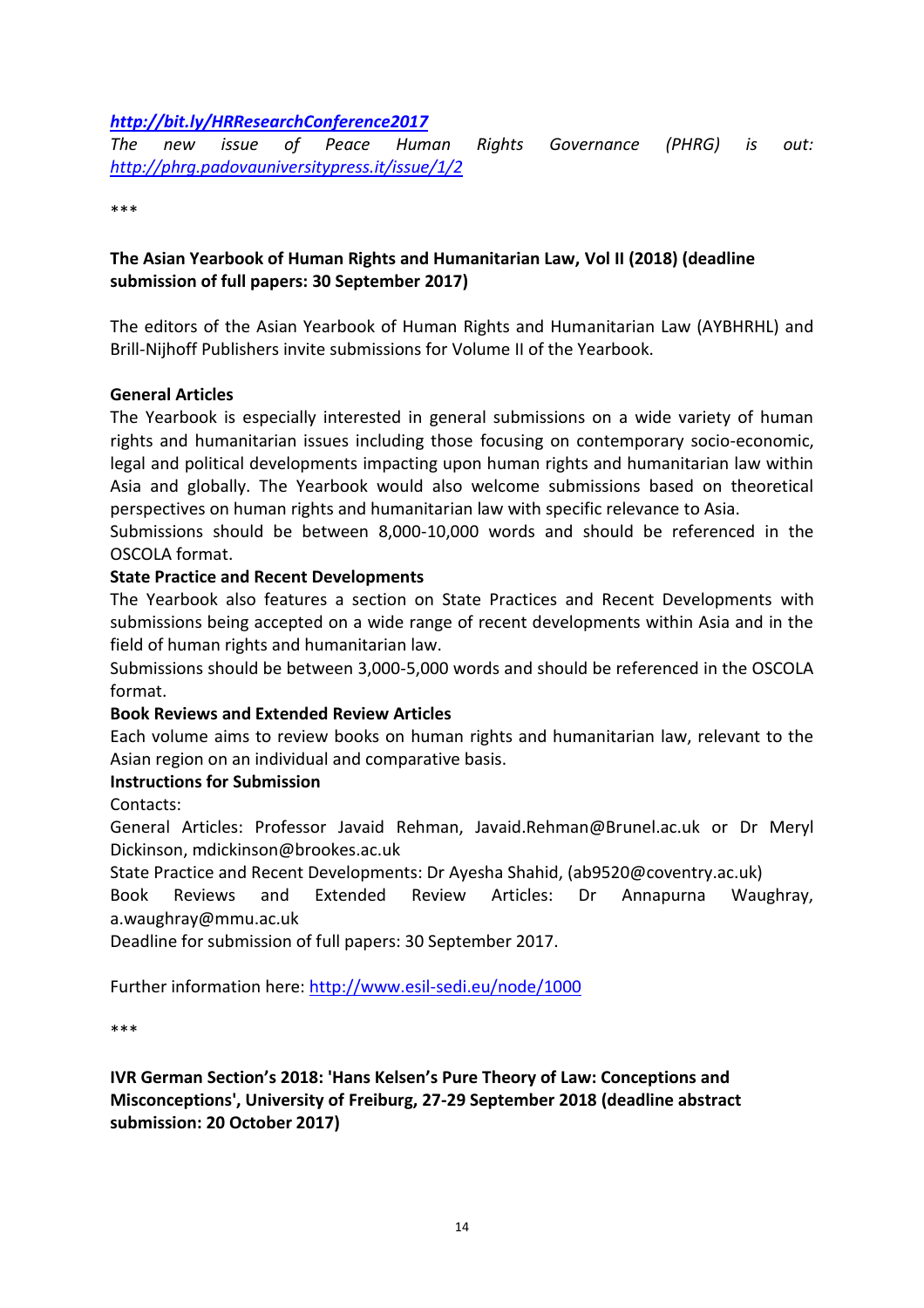The German Section of the International Association for the Philosophy of Law and Social Philosophy, in collaboration with the Faculty of Law of the University of Freiburg, will hold its 2018 biennial conference in **Freiburg on 27-29 September 2018.**

Up to 24 contributions to six panels will be selected by means of a call for papers.

#### **Conference Theme:**

Hans Kelsen's Pure Theory of Law provides a particular approach to law and normativity. It offers a grammar and a vocabulary that helps us identify some legal concepts and problems as essential and to dismiss others as alien to the main tasks of legal scholarship. Far more fundamentally, it also is and claims a theory of what legal scholarship is, can or should be. This approach to what it means to engage in scholarship is often implicit and seldom discussed in literature – this lack of sustained attention means that it is also one of the more problematic parts of the Pure Theory inviting critique and dissent.

The Pure Theory of Law has not lost its potential to spark interest and controversy in the more than one hundred years since Kelsen first expounded it. However, it also still generates, as it always has, a fair amount of perplexity but also of misinterpretation. The international scholarly community has long discussed and continues to discuss some writings and some notions, yet large tracts of his work and many strands of argument are relatively unknown. In addition, while Kelsen's own writings are frequently read and discussed, this is not the case for other members of the Vienna School of Jurisprudence. The conference wants to broaden the debate on the Pure Theory between legal cultures by also including some of its lesser discussed aspects.

The conference thus attempts to bridge legal-cultural, linguistic and professional divides and will explore the relevance of the Pure Theory's arguments today. It will go beyond the exegesis of Kelsen's oeuvre and aims at open conversations about the merits and flaws of the Pure Theory of Law in confrontation and communication with fundamentally diverging views. Which of its conceptions are still helpful today, which of its misconceptions – or misconceptions about it – are to be avoided?

Abstract submissions should be sent to ivrtagung2018@jura.uni-freiburg.de by **20 October**  2017, together with the applicant's contact details, a short curriculum vitae and an indication whether they intend to present the paper in English or German.

Questions regarding this call for papers may be directed to the same address.

Further information here: [https://rechtsphilosophie.files.wordpress.com/2017/07/ivr](https://rechtsphilosophie.files.wordpress.com/2017/07/ivr-freiburg-2018-call-for-papers-english-201706222.pdf)[freiburg-2018-call-for-papers-english-201706222.pdf](https://rechtsphilosophie.files.wordpress.com/2017/07/ivr-freiburg-2018-call-for-papers-english-201706222.pdf)